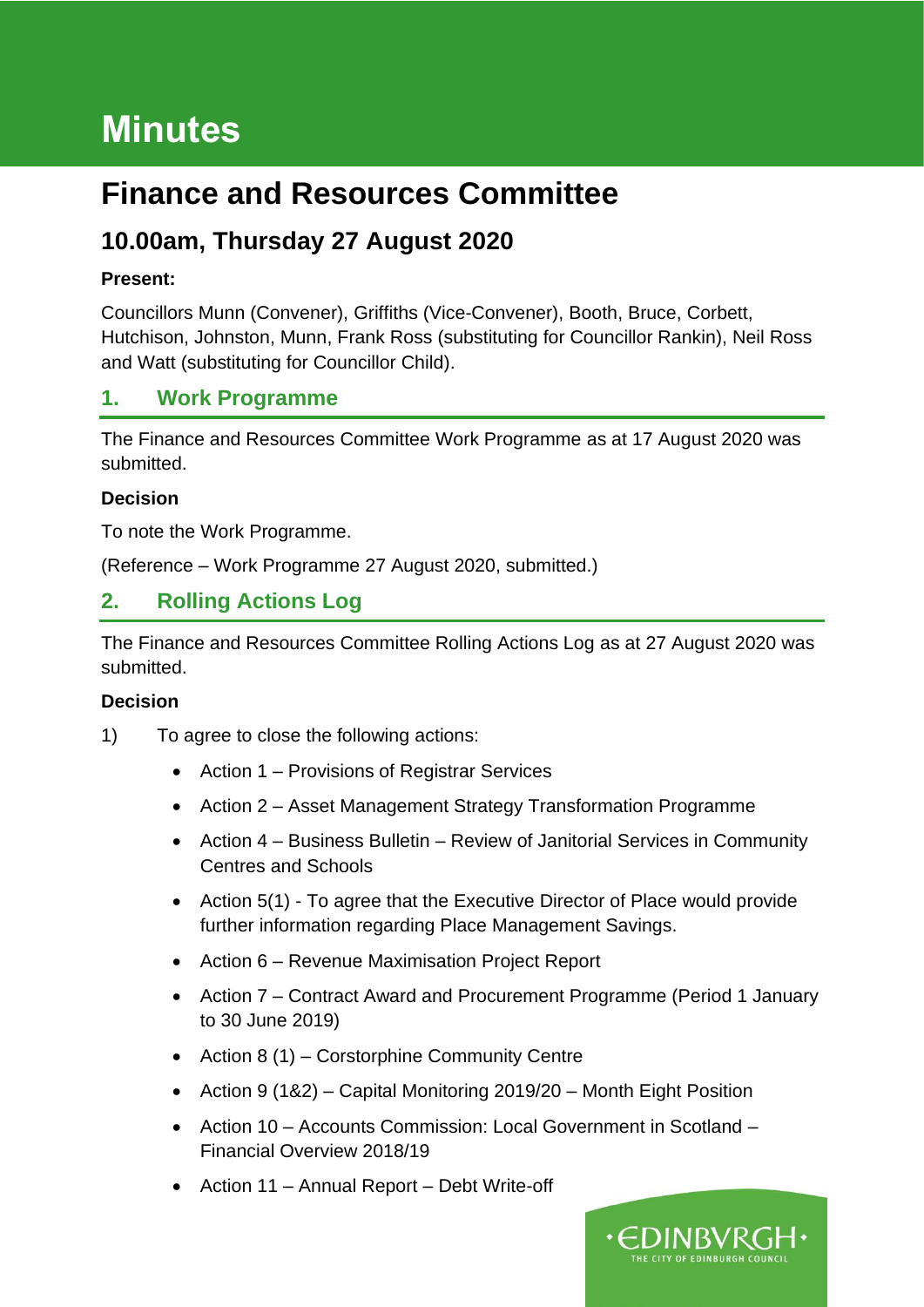- Action 12 Mixed Tenure Improvement Service Pilot
- Action 13 Community Centres Condition Review and Corstorphine Community Centre
- Action 14 Asset Management Strategy Transformation Programme Update
- Action 15 (1&2) Asset Management Works Programme 2019/20 Update
- Action 16 Health and Safety Performance in 2019
- Action 18 Waiver for Extension of Managed Print Service
- Action 21 (1&2) Marketing Edinburgh
- 2) To otherwise note the remaining outstanding actions.

(Reference – Rolling Actions Log 27 August 2020, submitted.)

### **3. Revenue Monitoring 2019/20 - Outturn Report**

The Committee considered a report which set out the provisional 2019/20 revenue outturn position for the Council based on the unaudited annual accounts. The position showed an overall overspend of £5.231m, the first such overspend in thirteen years, and this sum would therefore require to be met by means of a corresponding drawdown from reserves.

### **Decision**

- 1) To note that the provisional outturn position showed an overall overspend of £5.231m, the first such overspend in thirteen years, and that this sum would therefore require to be met by means of a corresponding drawdown from reserves.
- 2) To note the contributions to and from the General Fund in 2019/20 as detailed in the report.
- 3) To note that the Housing Revenue Account was balanced after making a contribution of £7.477m towards in-year capital investment.
- 4) To note that the Common Good Annual Performance Report would be considered at a future meeting of the Finance and Resources Committee, alongside further details of projects currently supported through the Spend to Save Fund and opportunities for further investment.
- 5) To refer the report to the Governance, Risk and Best Value Committee as part of its workplan.
- 6) To agree that a comparable report to the Communities and Families Directorate commentary in Appendix 3 to the report would be submitted to the Finance and Resources Committee detailing the Place Directorate overspend.
- 7) To agree that a briefing note would be circulated on training delivered by Project Managers to permanent staff which continued to develop.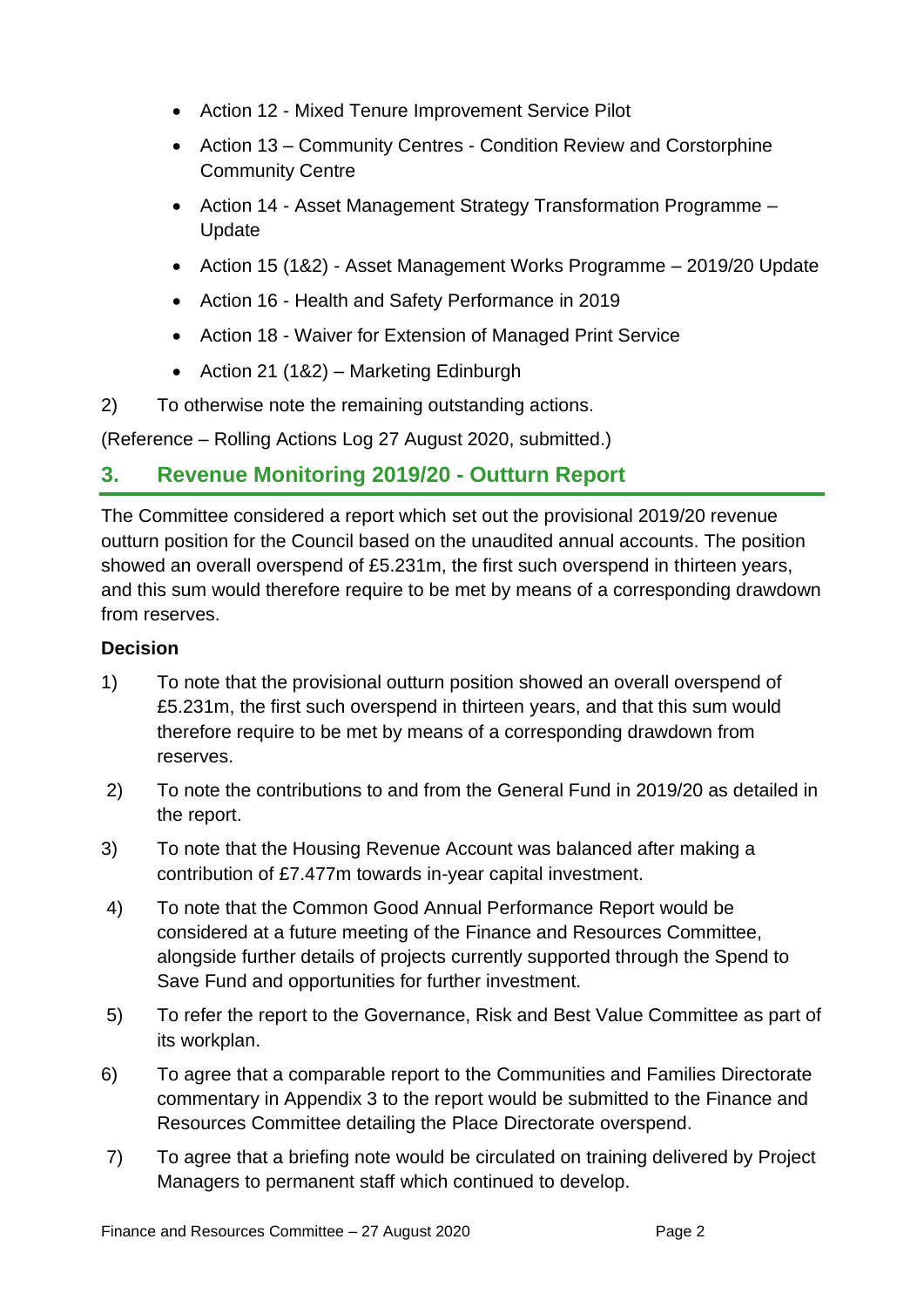8) To note that the report which would be submitted to the Committee to respond to the Council motion of 28 July would also include an annual review of the Spend to Save programme.

(References – Act of Council No. 7, 28 July 2020; report by the Executive Director of Resources, submitted.)

### **4. Treasury Management: Annual Report 2019/20**

An update was provided on Treasury Management activity in 2019/20.

#### **Decision**

- 1) To note the Annual Report on Treasury Management for 2019/20.
- 2) To refer the report to the Governance, Risk and Best Value Committee for scrutiny.
- 3) To agree to circulate a briefing note with details of lending to Scottish Local Authorities and English Local Authorities.

(Reference – report by the Executive Director of Resources, submitted.)

### **5. Finance Policies - Assurance Statement**

An update was provided on the most recent year's review of policies that fell within the remit of the Head of Finance in his capacity as the Council's Section 95 Chief Financial Officer.

### **Decision**

To note and be assured that the Finance policies detailed in this report had been reviewed and were considered to remain current, relevant and fit-for purpose.

(Reference – report by the Executive Director of Resources, submitted.)

### **6. Revenue Budget 2020/21 - Month Three Position**

Following earlier assessments considered by the Leadership Advisory Panel and Policy and Sustainability Committee on 23 April, 28 May, 25 June and 23 July, the Committee was updated on the estimated cost and income implications of the coronavirus pandemic on the Council and its Arm's-Length External Organisations' (ALEOs') activities.

### **Decision**

- 1) To note the further update of the estimated expenditure and income impacts of the COVID-19 pandemic on the Council and its ALEOs' activities and the potential sources of funding identified to address them.
- 2) To note the significant remaining projected in-year shortfall and associated risks linked to further service disruption and/or slower-than-assumed recovery.
- 3) To note that updates on expenditure and income impacts, and the confirmed and potential means to address them, would continue to be reported to elected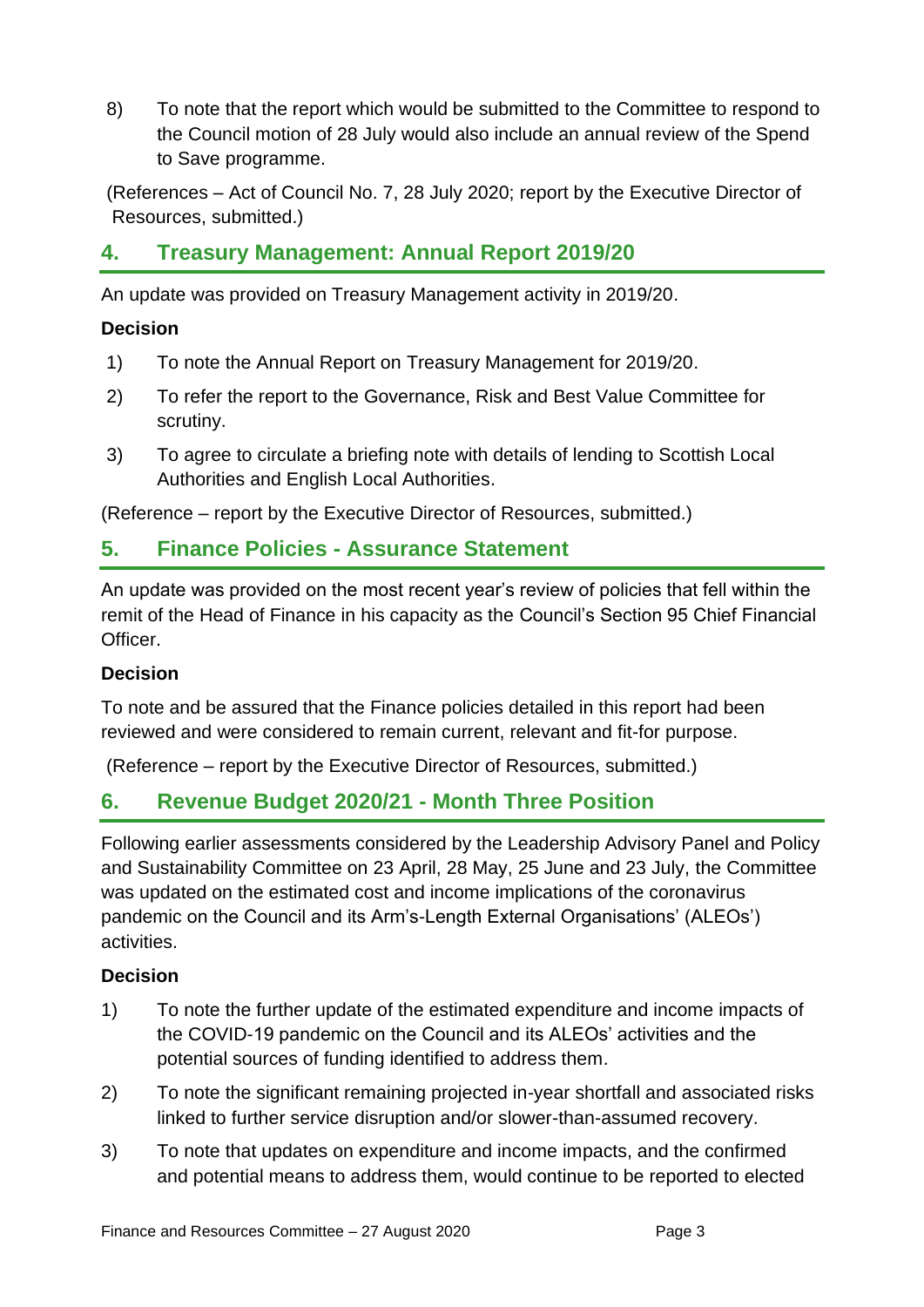members on a regular basis, with a further update to be considered by the Finance and Resources Committee on 29 October.

- 4) To note that further representations would be made through COSLA regarding the need for both pass-through of Barnett Consequentials resulting from the provision of relevant additional funding in England and consideration by the UK and Scottish Governments of appropriate financial flexibilities.
- 5) To note, nonetheless, that there remained a significant risk around receiving additional funding or flexibilities sufficient to address the remaining deficit, particularly in the event of any further lockdown, and thus further actions on service prioritisation were urgently required.
- 6) To note the Convener would engage with the Cabinet Secretary for Finance in the Scottish Government regarding the Council's overall projected shortfall.

(References – Policy and Sustainability Committee, 23 July 2020 (item 9); report by the Executive Director of Resources, submitted.)

### **7. Edinburgh Integration Joint Board – Contract Living Wage Uplift**

Details were provided on the Edinburgh Integration Joint Board's proposed approach to implementation of contract uplifts for 2020/21 including proposals relating to the national agreement on Fair Work and the Living Wage in Adult Social Care.

#### **Decision**

- 1) To note the Direction from the Edinburgh Integration Joint Board (EIJB) to uplift contracts by 3.3% with effect from April 2020.
- 2) To approve the uplift of contracts in accordance with the Direction from the EIJB.
- 3) To note that the EIJB would reflect the estimated £3.4m cost pressure in 2020/21 in the Health and Social Care mobilisation plan financial returns to the Scottish Government and that the EIJB Chief Officer and Chief Finance Officer would continue to work with partners to identify how this will be addressed with an update to be reported to the EIJB and partners in October.
- 4) To refer the report to Council as any shortfall in funding could result in a call on Council resources of up to the £3.4m estimated cost.
- 5) To request that a relevant officer would attend Committee meetings when there were reports relating to bodies such as the Edinburgh Integration Joint Board on the agenda.

(References – Edinburgh Integration Joint Board 24 August 2020; report by the Executive Director of Resources, submitted.)

#### **Declarations of interest**

Councillor Gordon declared a non-financial interest in the above item as member of the Edinburgh Integration Joint Board.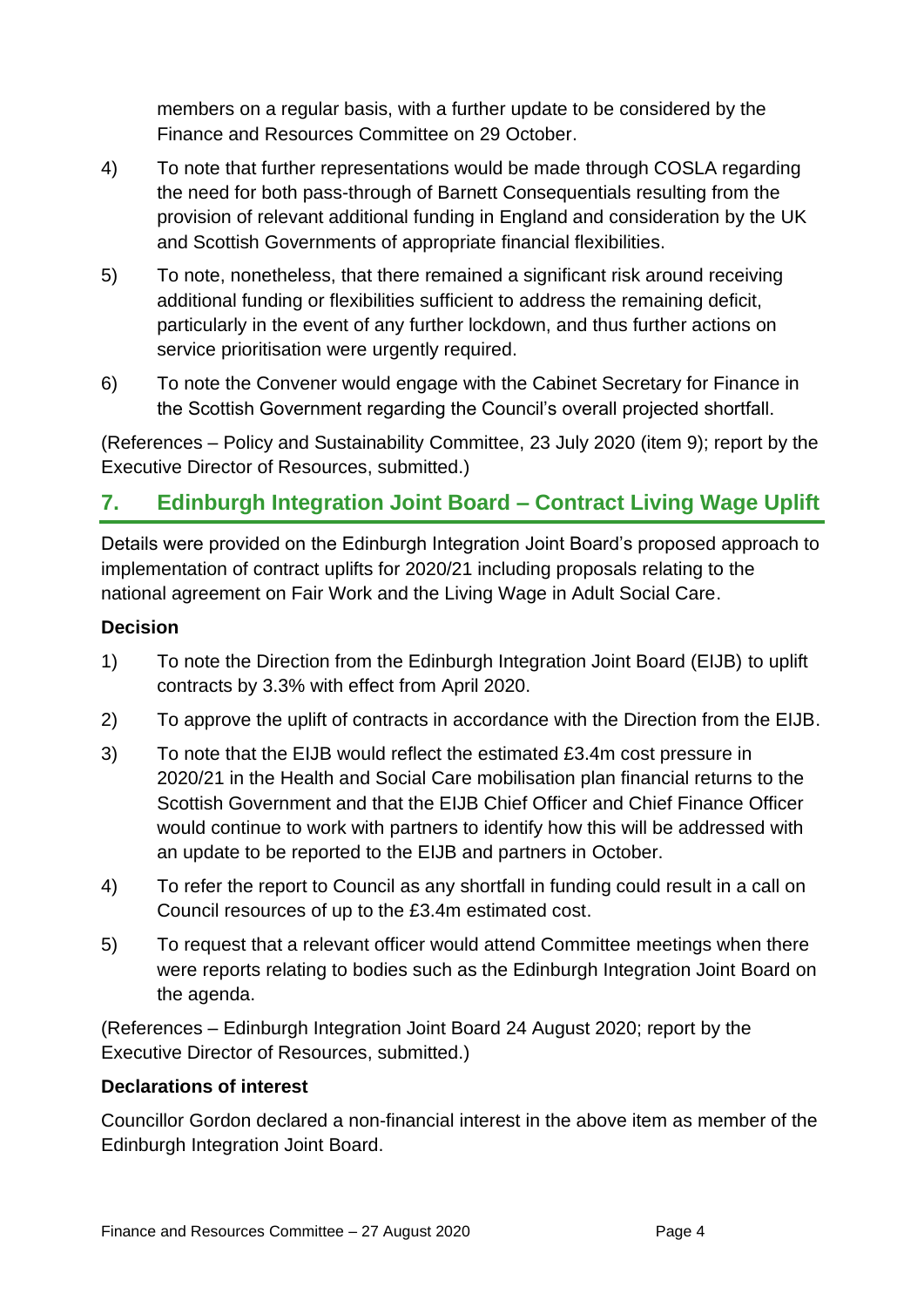### **8. Resources Directorate - Revenue Budget Monitoring 2020/21 – Month Three position**

Details were provided of the projected three-month revenue monitoring position for the Resources Directorate, based on actual expenditure and income to the end of June 2020 and expenditure and income projections for the remainder of the financial year.

#### **Decision**

- 1) To note the Resources Directorate was forecasting a budget pressure of £0.151m for 2020/21.
- 2) To note the Executive Director and Heads of Service were continuing to progress identification of additional savings measures to offset this budget pressure to achieve outturn expenditure in line with the approved revenue budget for 2020/21.
- 3) To note the ongoing risks to the achievement of a balanced revenue budget projection for the Directorate.

(Reference – report by the Executive Director of Resources, submitted.)

### **9. Chief Executive's Services - Revenue Budget Monitoring 2020/21 - Month Three position**

Details were provided of the projected three-month revenue budget monitoring position for the Chief Executive's Services, based on actual expenditure and income to the end of June 2020 and expenditure and income projections for the remainder of the financial year.

#### **Decision**

To note the forecast outturn would be in line with the approved revenue budget for Chief Executive's services for 2020/21 .

(Reference – report by the Chief Executive, submitted.)

### **10. 2020-30 Capital Budget Strategy – 2020-21 Period 3 Monitoring and Revised Budget Update**

The Committee considered a report providing capital expenditure and funding forecasts for 2020/21, providing explanations for variances.

#### **Decision**

- 1) To note the Capital monitoring position for the General Fund and Housing Revenue Account (HRA) at month three 2020-21.
- 2) To note the proposed use of £4.242m contingency funding for North Bridge Refurbishment, subject to approval by Council.
- 3) To refer the report to the Governance Risk and Best Value Committee as part of its work programme.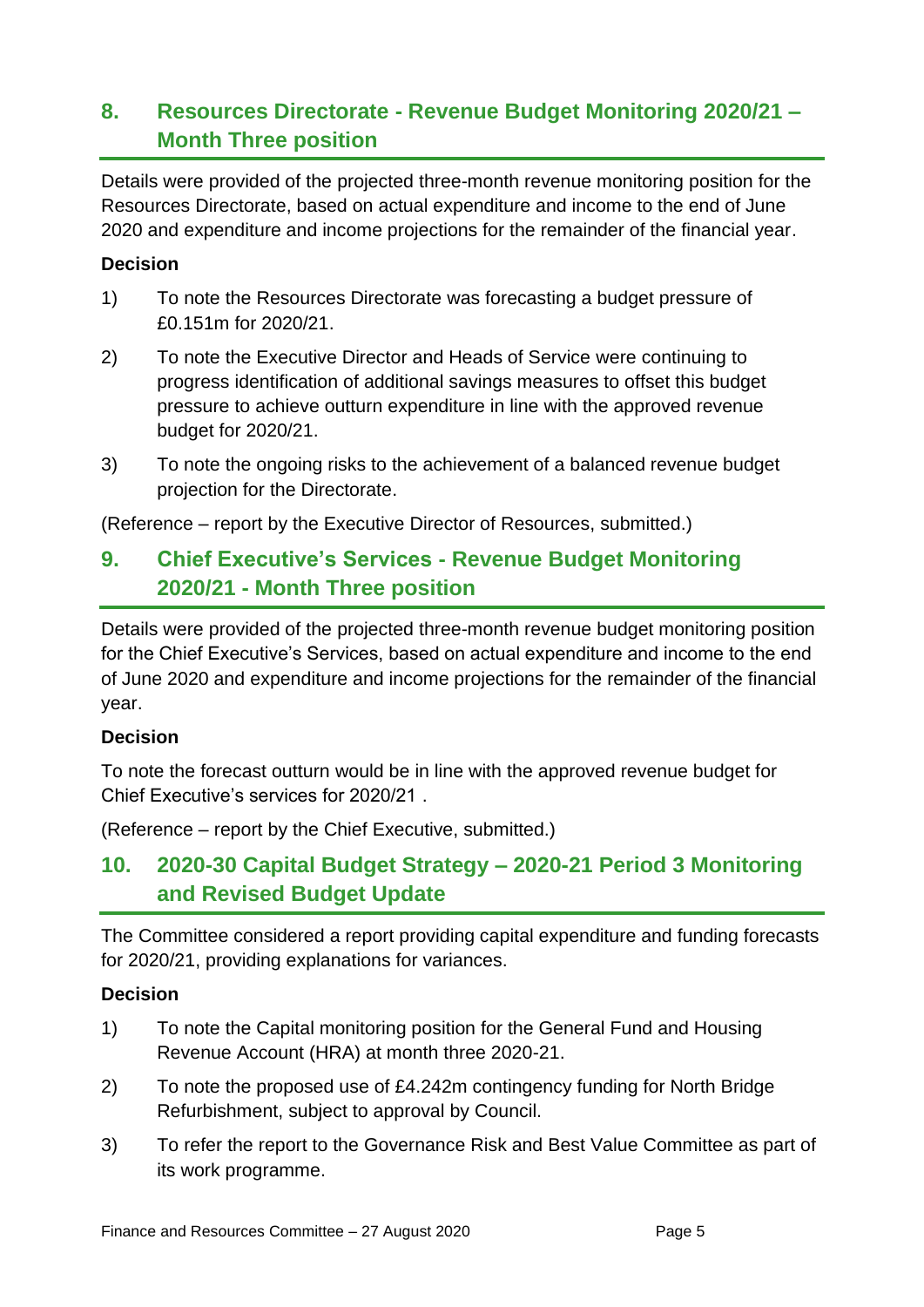4) To agree to circulate the briefing note previously circulated to Policy and Sustainability Committee members on the North Bridge Refurbishment.

(References – Policy and Sustainability Committee 25 June 2020 (item 7); report by the Executive Director of Resources, submitted.)

### **11. Workforce Insight and Controls - Annual Report**

A summary of workforce insights for the core and flexible (agency and overtime) workforce, absence, and transformation/redeployment for the 2019/20 financial year was provided.

#### **Decision**

- 1) To note the workforce trends over the period April 2019 to March 2020.
- 2) To refer the report to Governance, Risk and Best Value Committee as part of its work programme.

(References – Finance and Resources Committee 23 May 2019 (item 7); report by the Executive Director of Resources, submitted.)

### **12. Workforce Dashboard**

The Committee considered a report which provided a summary of workforce metrics for the core and flexible workforce, absence, transformation/redeployment, risk, and performance, as detailed on the Finance and Resources Committee Workforce Dashboard, for the period of June 2020.

#### **Decision**

- 1) To note the workforce information contained in the dashboard.
- 2) To agree that a briefing note would be circulated with details on the reduced number of Trainees and Apprentices.

(Reference – report by the Executive Director of Resources, submitted.)

### **13. Contract Extension for Stair Cleaning services to Domestic Properties 2016-2020**

An update was provided on the procurement process relating to a new stair cleaning contract and approval was sought to extend the current contract, via a waiver of CSOs, with ISS Facility Services Limited for a six-month period from 1 November 2020 to 30 April 2021. The value of the waiver would be in the region of £500,000.

### **Decision**

1) To approve an extension to the ISS Facility Services Limited contract for provision of stair cleaning services, via a waiver of Contract Standing Orders (CSOs). This extension would be for a period of six months, until 30 April 2021, allowing time for the procurement process to be finalised and a new contract put in place.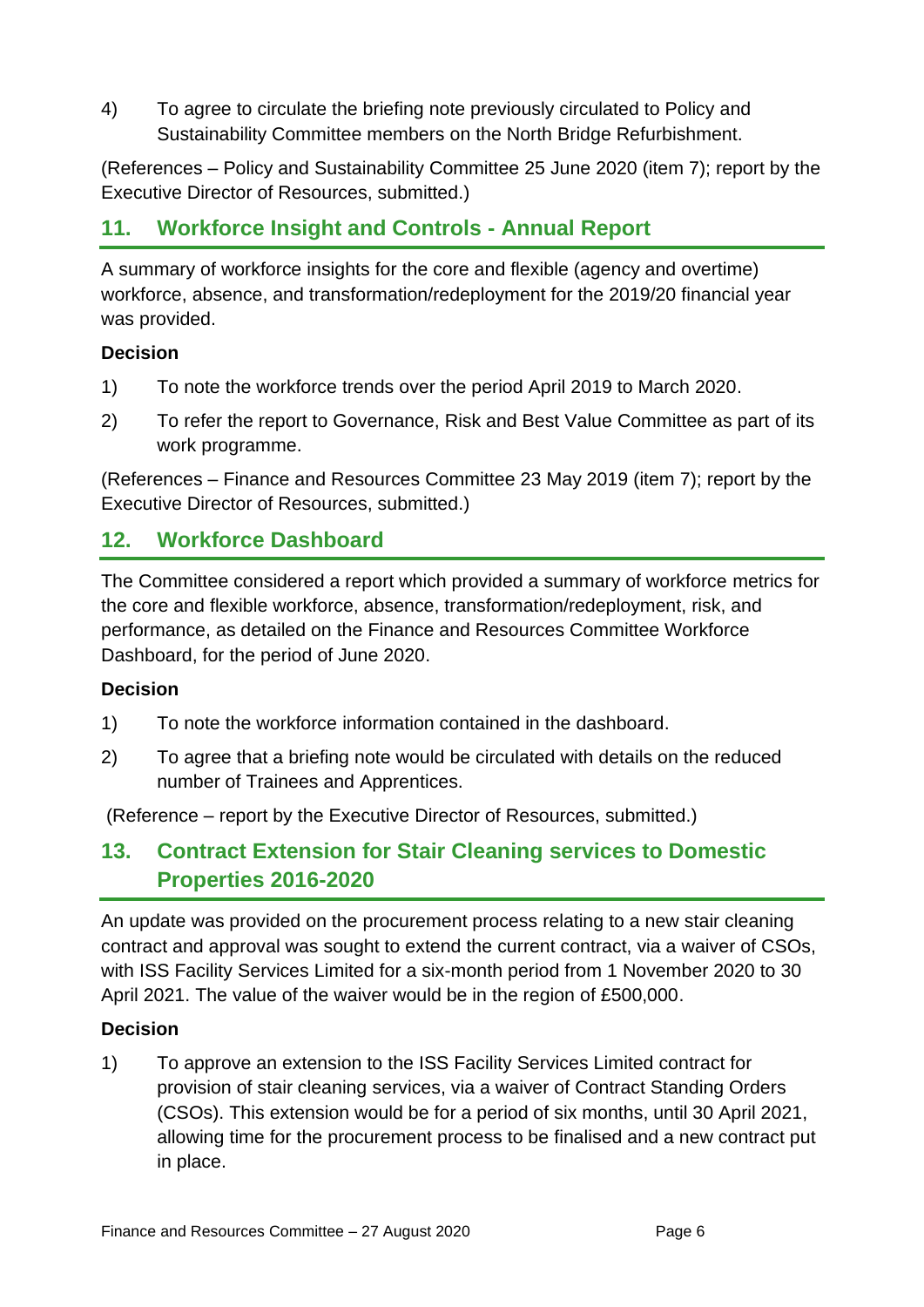2) To agree that a briefing note would be circulated with details on the approach to be taken when private owners opted out of the service.

(Reference – report by the Executive Director of Place, submitted.)

### **14. Home Energy Efficiency Programme – Enabling Support**

Approval was sought to award £407,000 of HEEPS:ABS funding to Changeworks Resources for Life Ltd (Changeworks) to deliver the Home Energy Efficiency Programme for Scotland: Area Based Scheme (HEEPS:ABS) in Edinburgh. As Changeworks had an existing Service Level Agreement (SLA) with the Council to cover these responsibilities, approval was also sought to increase the financial value of the arrangement through a waiver of the Council's Contract Standing Orders.

#### **Decision**

- 1) To note the funding allocation of £3,579,954 for the Home Energy Efficiency Programme Scotland: Area Based Scheme (HEEPS:ABS).
- 2) To agree to award £407,000 from this funding to Changeworks Resources for Life Ltd (Changeworks) through a waiver of the Council's Contract Standing Orders to enable delivery of the 2020/21 scheme in Edinburgh.
- 3) To agree that the award could be added to the existing Service Level Agreement (SLA) between the Council and Changeworks for supporting delivery of housing energy projects in the city.
- 4) To note that a full procurement exercise would shortly be commenced to appoint a new Energy Projects Delivery Partner in early 2021.

(Reference – report by the Executive Director of Place, submitted.)

### **15. Contract Extensions for Domestic Abuse Contracts**

Approval was sought to extend the Council's current domestic abuse contracts for 12 months from 1 April 2021 to 31 March 2022. The contracts had an annual value of £1,076,806.24 and were provided by three Service Providers – Edinburgh Women's Aid, Four Square Scotland and Shakti Women's Aid.

#### **Decision**

- 1) To approve the request to extend current domestic abuse contracts due to the impact of Covid19, from 1 April 2021 to 31 March 2022.
- 2) To agree to provide a briefing note on which of these services maintained their services throughout Covid-19, how many of their staff that worked on these contracts were furloughed and how they planned to use any savings to increase the level of service in the recovery phase to take in to account the increasing pressure.

(References – Finance and Resources Committee 28 September 2017 (item 18); report by the Executive Director for Communities and Families, submitted.)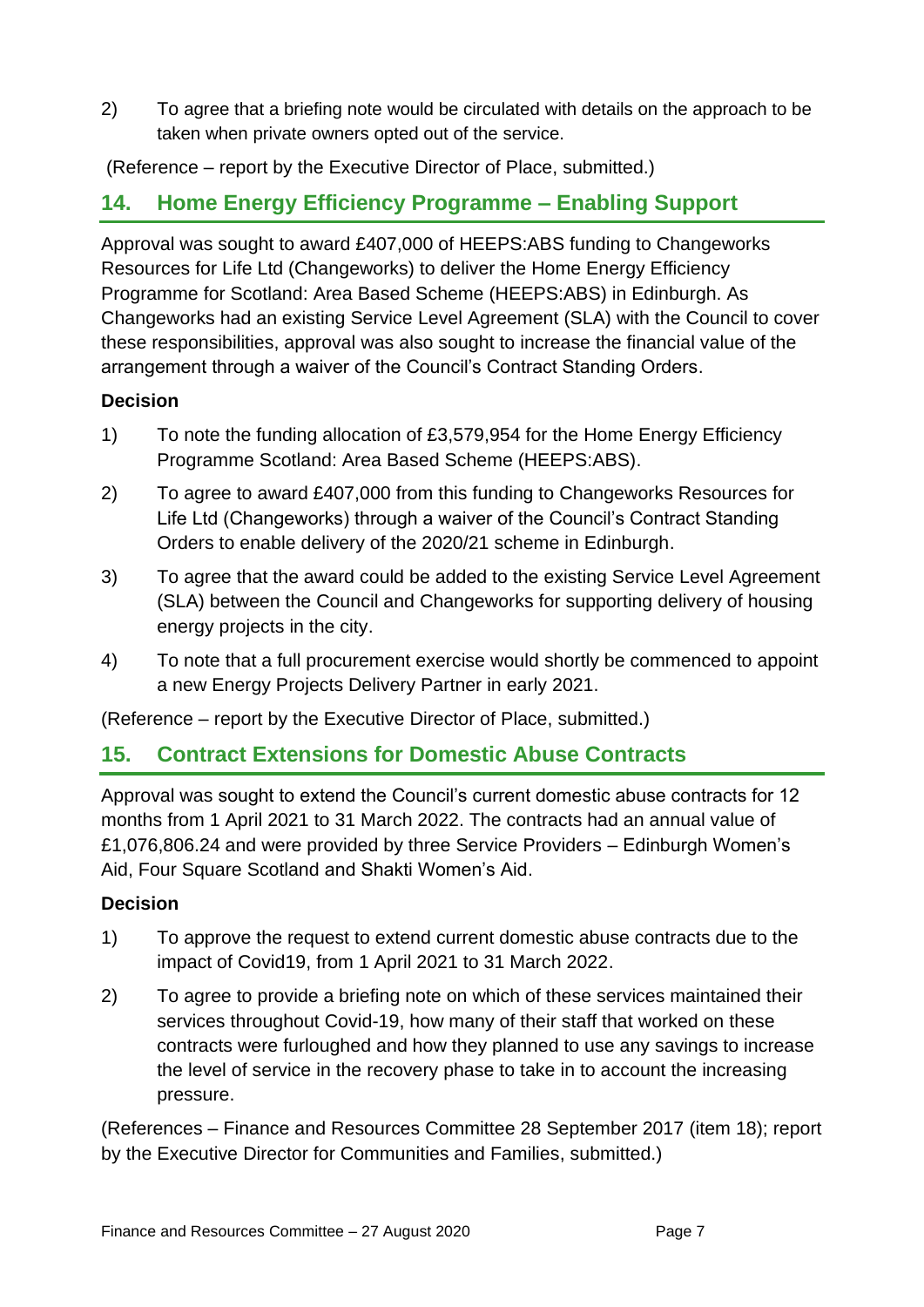### **16. Appointments to Working Groups 2020/21**

The Committee was invited to appoint the membership of the Joint Consultative Group, Elected Member ICT and Digital Sounding Board and the Council Health and Safety Consultation Forum.

#### **Decision**

- 1) To note that Cllr Munn had replaced Cllr Rankin on the Joint Consultative Group and the Council Health and Safety Consultation Forum.
- 2) To agree that political groups would inform Committee Services of their appointments to positions on working groups.
- 3) To appoint the membership of the Council Health and Safety Consultation Forum in Appendix 3 to the report.
- 4) To postpone the re-appointment of the Property Sub-Committee until such time as a meeting of the Sub-Committee is deemed necessary.
- 5) To approve the remits of the Joint Consultative Group, Elected Member ICT and Digital Sounding Board, and the Council Health and Safety Consultation Forum 2019/20 as set out in appendices 1 to 3 of the report.

(Reference – report by the Chief Executive, submitted.)

### **17. 21 Cockburn Street, Edinburgh – Proposed Lease Extension**

Approval was sought for a 10-year lease extension to Lisardo's Ltd at 21 Cockburn Street, Edinburgh.

### **Decision**

To approve a 10-year lease extension to Lisardo's Ltd at 21 Cockburn Street, Edinburgh on the terms outlined in the report and on other terms and conditions to be agreed by the Executive Director of Resources.

(Reference – report by the Executive Director of Resources, submitted.)

### **18. Voice Services (Mobile and Fixed Lines) 2017 Direct Award: 24 Month Extension**

Approval was sought to extend the Direct Award to Telefonica UK Ltd, under Crown Commercial Services Network Services Framework RM1045, Lot 10-O2-SSO12-LG, for the continued supply of Mobile Services: Voice and Data connection, (Sim), and Fixed Services: PSTN lines, ISDN2 and ISDN30.

### **Decision**

1) To extend the Direct Award to Telefonica UK Ltd, under Crown Commercial Services Network Services Framework RM1045, Lot 10-O2-SSO12-LG, for the continued supply of Mobile Services: Voice and Data connection, (Sim), and Fixed Services: PSTN lines, ISDN2 and ISDN30.